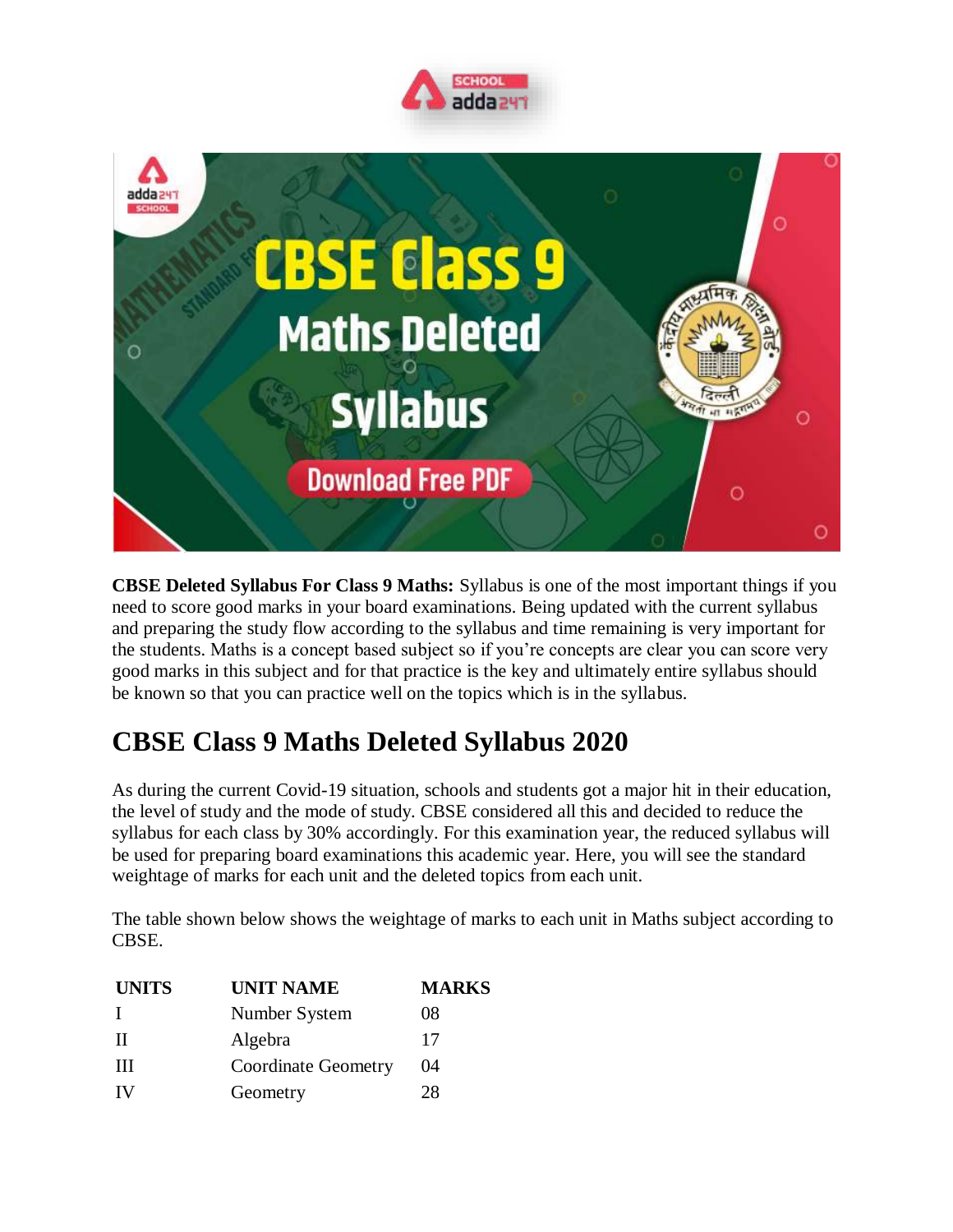

V Mensuration 13 VI Statistics & Probability 10 Total 80

Deleted topics from the syllabus as given by CBSE:-

| <b>CHAPTER</b>                                     | <b>TOPICS REMOVED</b>                                                                                                                                                                |  |  |  |
|----------------------------------------------------|--------------------------------------------------------------------------------------------------------------------------------------------------------------------------------------|--|--|--|
| <b>UNIT - I NUMBER SYSTEMS</b>                     |                                                                                                                                                                                      |  |  |  |
|                                                    | Representation of terminating/non-<br>terminating recurring decimals on the<br>number line through successive<br>magnification.                                                      |  |  |  |
| <b>REAL NUMBERS</b>                                | Explaining that every real number is<br>represented by unique point on the number<br>line and conversely, viz. every point on the<br>number line represents a unique real<br>number. |  |  |  |
| <b>UNIT-II ALGEBRA</b>                             | Definition of nth root of a real number.                                                                                                                                             |  |  |  |
|                                                    | Motivate and state the Remainder Theorem<br>with examples.                                                                                                                           |  |  |  |
| <b>POLYNOMIALS</b>                                 | Statement and proof of the Factor Theorem.                                                                                                                                           |  |  |  |
|                                                    | $x^3+y^3+z^3-3xyz$                                                                                                                                                                   |  |  |  |
| <b>VARIABLES</b>                                   | LINEAR EQUATION IN TWO Examples, problems on Ratio and<br>Proportion                                                                                                                 |  |  |  |
| <b>UNIT-IV GEOMETRY</b>                            |                                                                                                                                                                                      |  |  |  |
| <b>INTRODUCTION TO</b><br><b>EUCLID'S GEOMETRY</b> | Chapter deleted                                                                                                                                                                      |  |  |  |
| <b>TRIANGLES</b>                                   | Proof of the theorem deleted - Two triangles<br>are congruent if any two angles and included<br>side of one triangle is equal to any two                                             |  |  |  |